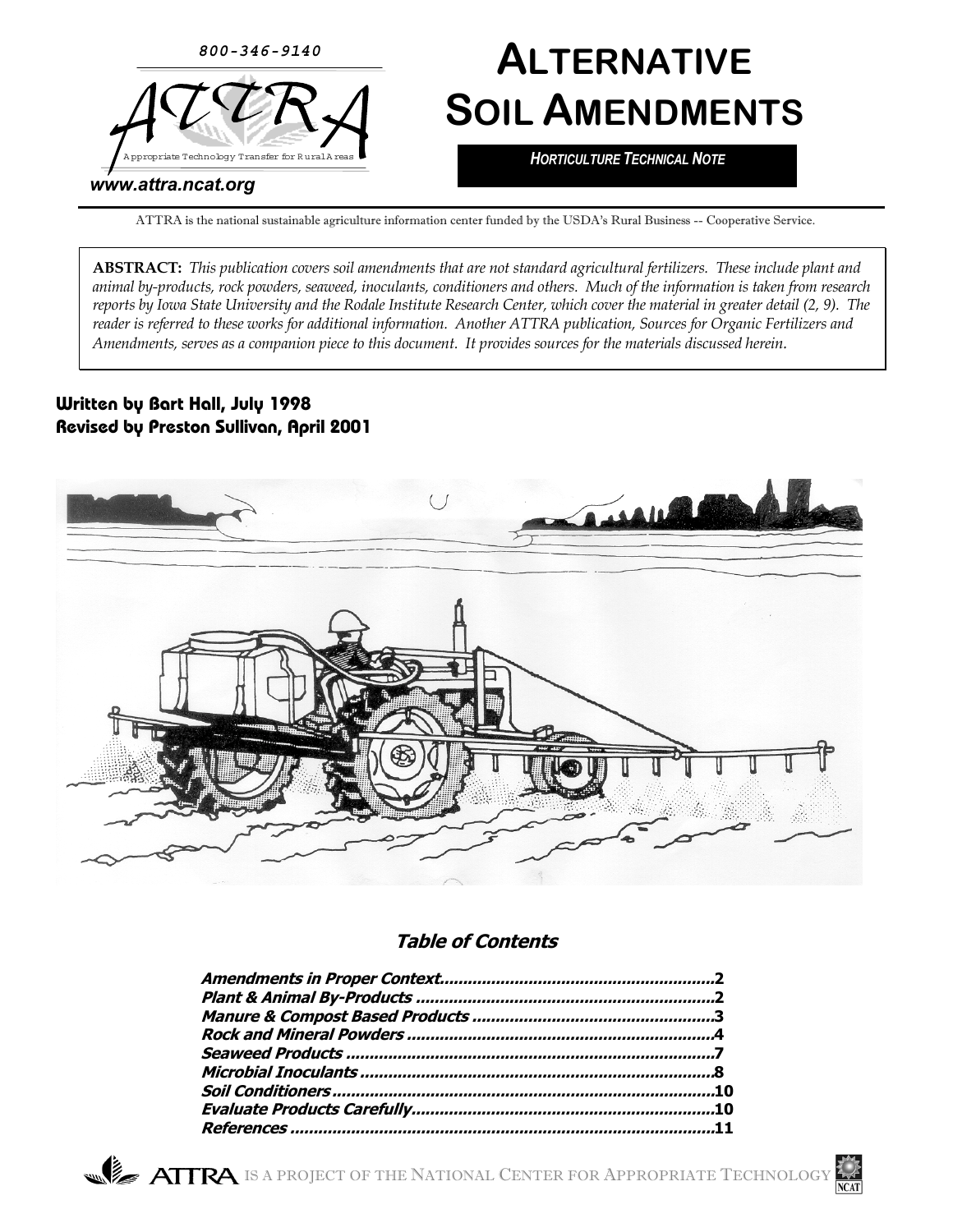# **Amendments In Proper Context**

The *sustainability* of a farm system is only marginally related to fertilizer and other inputs. Intrinsic soil factors such as slope, texture, and local rainfall, along with management-related factors such as a forage-based rotation, soil organic matter, aggregate stability, and tillage practices, have a much greater influence on the sustainability of any given farm than does the type or amount of soil amendments. Shifting from conventional inputs to alternative ones does little to increase overall sustainability.

For example, yields of most crops will be reduced in soils with poor or excessive drainage, and when soil pH is too acidic or alkaline for the cropís needs. Only if soil moisture, air, and acidity regimes are generally correct do the major nutrients – nitrogen, phosphate, and potash – begin to exert significant influence on yields. In other words, if a soil is excessively acid and poorly drained it doesn't really matter how much fertilizer (conventional or alternative) is applied; yields will still be disappointing.

In most cases, alternative products are appropriate and effective as minor components of a highly developed system of whole-farm management. They are most effective in finetuning a system that already functions relatively well. This fact is well worth remembering when talking with vendors at a trade show or planning a product purchase. It is wise to evaluate their potential usefulness in view of other use for the same money.

Farmers for whom organic certification is an important element of marketing should check carefully with their certification program before buying any product that they do not positively know is approved on a brand-name basis.

Organic certification programs and their field inspectors have reported persistent problems with alternative soil amendments other than the better-known alternative fertilizer materials. Some farmers have been refused certification because they took the word of a product promoter and applied an alternative soil

amendment without ensuring that it was approved by the program under which they sought certification. Some alternative soil amendments either contain ingredients that disqualify them from use in certified production, or contain "secret" ingredients that prevent a certification program from evaluating whether or not that specific brand can be approved.

ATTRA has additional information on organic certification, plus a list of certifiers, available upon request. ATTRA has some good introductory material on sustainable soil management; ask for ATTRA publications *Overview of Cover Crops & Green Manures* and *Sustainable Soil Management.*

## **Plant & Animal By-Products**

Assorted by-products of the food and fiber industries are occasionally used as soil amendments, returning to the land nutrients that might otherwise be wasted. Many of these products are far too expensive to justify their use in other than very specialized horticultural applications.

#### *Plant by-products*

Alfalfa meal (or pellets) contains around 3% nitrogen and is commonly used as an animal feed. It is an excellent fertilizer material in horticulture, and is said to contain unknown growth factors which make its mineral content more effective as plant nutrients.

Cottonseed meal is a rich source of nitrogen (7%). Unfortunately, a substantial percentage of the insecticides used in the U.S. are applied to cotton, and some of these tend to leave residues in the seeds. Most organic certification programs restrict or prohibit the use of cottonseed meal.

Fruit pomaces are what remain after the juice is extracted. They are heavy, wet products normally available only locally, and best composted before use.

Leaf compost is increasingly available as more and more municipalities compost urban and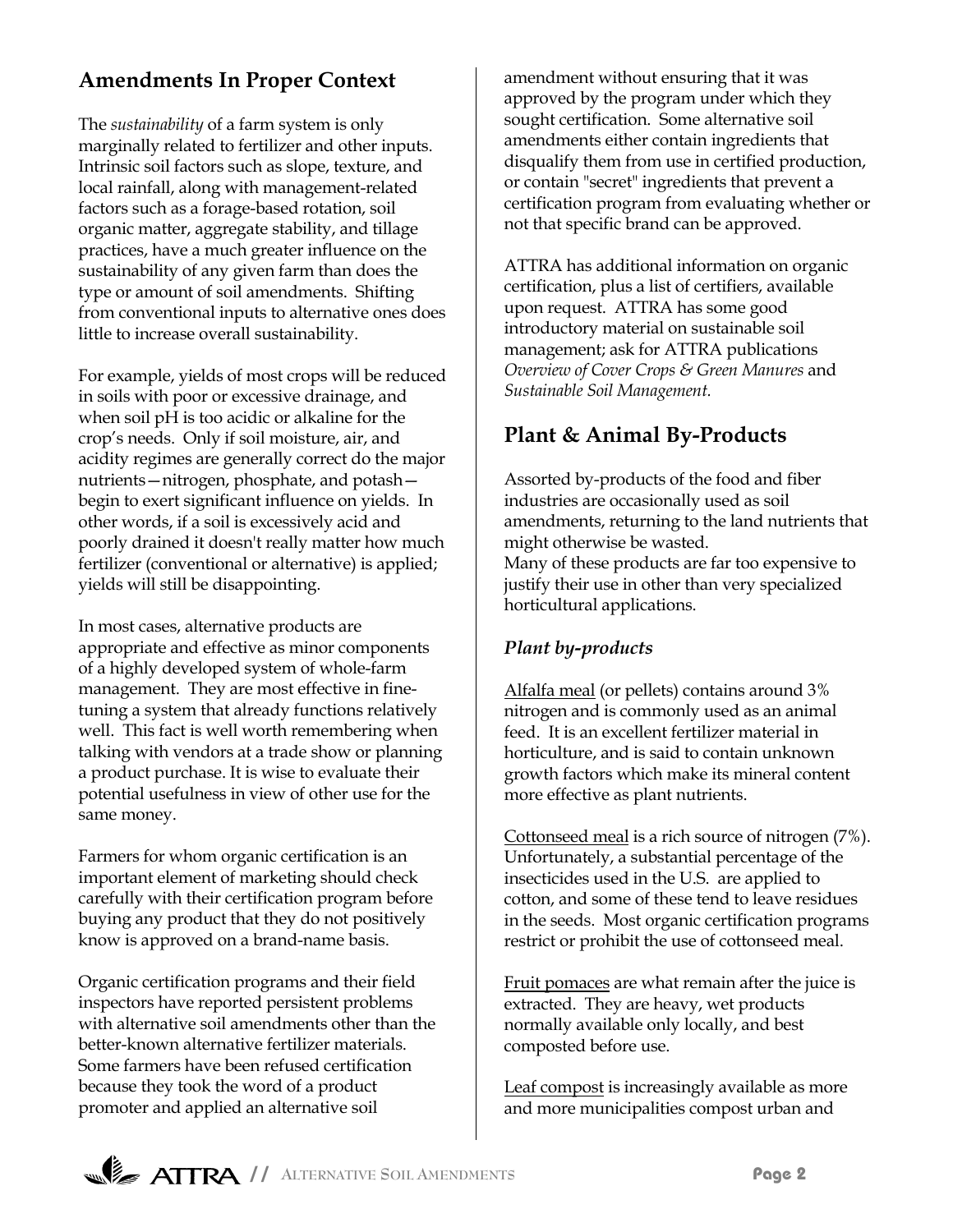suburban leaves. In principle, the product is a good one, but it is often contaminated with "impurities" ranging from transmission fluid to trash bags.

Soybean meal is, like alfalfa, most commonly used as a protein supplement for animal feeds. With about 7% nitrogen it can be a useful, but expensive, fertilizer material.

Wood ash contains about 2% phosphate and 6% potash, but may be contaminated with heavy metals or plastic and typically has a high salt content. Wood ash is rather alkaline, and excessive use can be quite damaging to many soils. Some organic programs restrict its use.

### *Animal by-products*

Blood meal is dried slaughterhouse waste containing about 12% nitrogen. Unless used carefully, it can burn plants with ammonia, lose much of its nitrogen through volatilization, or encourage fungal growth. In view of the extremely high cost of blood meal, farmers should be sure that it really is the best source of nitrogen in a given situation.

Bone meal is discussed under phosphate sources, in the section titled "Rock and Mineral Powders."

Feather meal is a common by-product of the poultry slaughter industry. Although total nitrogen levels are fairly high (7 to 10%), the nature of feathers is such that they break down and release their nitrogen much more slowly than many products of similar price.

Fish meal and fish emulsion are, like most animal by-products, rich in nitrogen. Fish *meal* contains about 10% nitrogen, along with about 6% phosphate. It is most frequently used as a feed additive, but can be used as a fertilizer. The fertilizer analysis of fish *emulsion* varies with preparation method. Whole fish and fish parts must be digested to form a slurry, a process accomplished with the aid of either phosphoric acid or special enzymes. Acid-digested fish emulsion usually has an analysis around 4-4-1, while enzyme-digested fish emulsion is usually

measured as 4-1-1. Fish emulsion may be fortified with chemical fertilizer, so organic farmers should be suspicious of any product with a nitrogen content in excess of 5%.

Leather meal is ground tannery waste with 10% nitrogen. Unfortunately, most leather meal also contains about 3% added chromium (a toxic heavy metal), and is thus prohibited in organic agriculture.

# **Manure and Compost Based Products**

One of the most common types of prepackaged alternative soil amendments is the manure- or compost-based blended fertilizer. Several of these products have national distribution, and many more enjoy a loyal regional following. Such products are typically analyzed at 2 to 5% for each nutrient. Dried compost is used as a bulking agent, source of nutrients, and organic matter. It is blended with several of the materials discussed in this publication, including rock minerals and plant and animal by-products. Nearly all products of this class sell for prices about three times greater than their conventional fertilizer value, but may be quite effective in farm situations. However, farmers with access to other sources of manure or compost can realize substantial savings by relying on local manure resources. Some manure-based, blended fertilizers contain ingredients prohibited by one or more organic certification programs and may not be used in certified production; others may be disqualified because the manufacturer refuses to reveal the "secret" ingredients.

Composted sewage sludge is marketed as a fertilizer and soil amendment. This compost provides organic matter and a number of nutrients, and as marketed, is solid with little odor. The greatest potential problems with using composted sludge are heavy metals from industrial waste, along with assorted chemical contaminants (from household cleaners, latex paint, and other things people flush down their drains). Pathogens are controlled fairly easily through proper composting, which raises the temperature of the composting material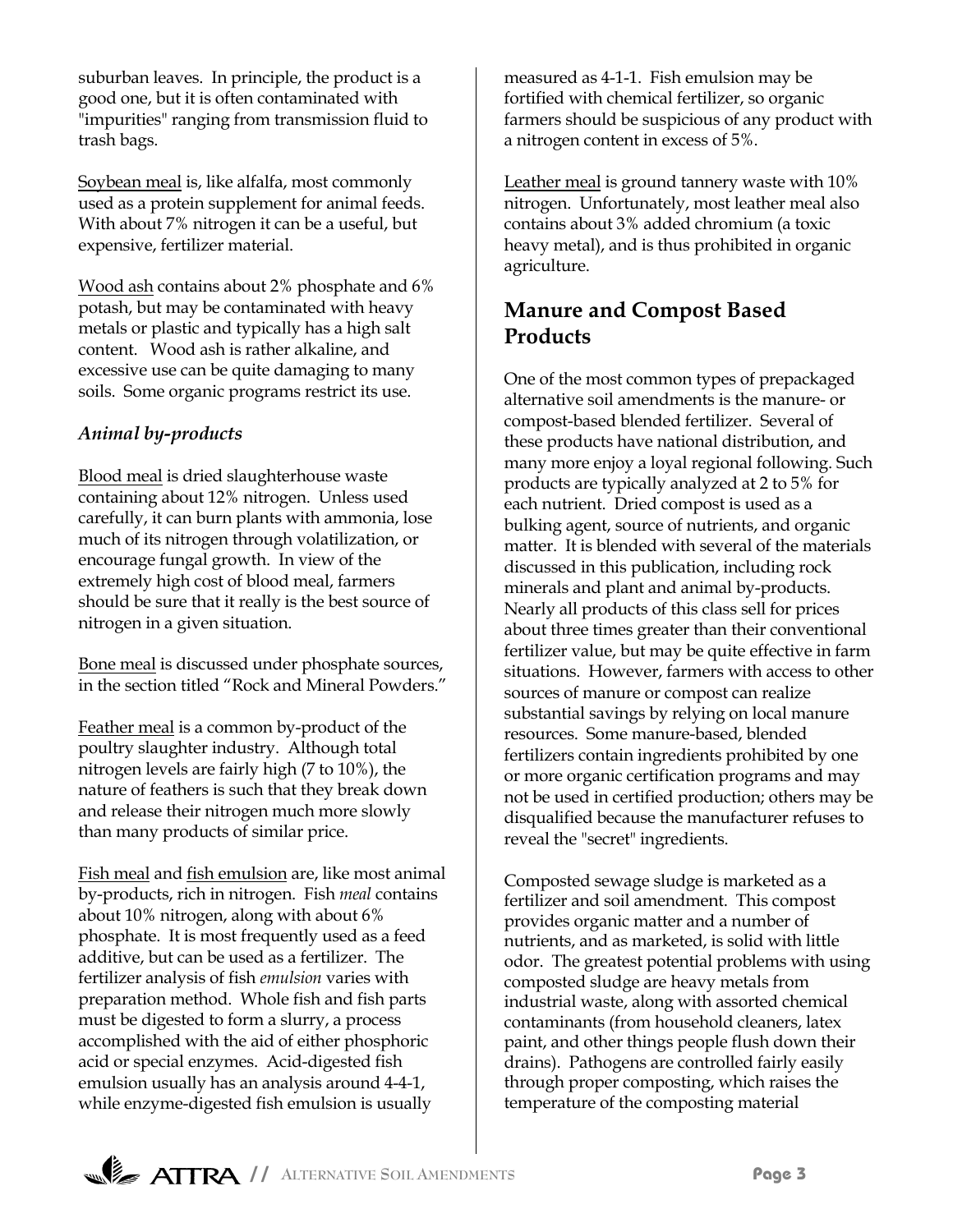sufficiently to kill many microorganisms. The U.S. Environmental Protection Agency has established strict guidelines for pathogen control, which most sewage composting facilities follow.

Heavy metal contamination is a significant risk wherever industrial facilities contribute to sewage. Contamination by heavy metals and many other chemicals is limited as much as possible with current technology, but composted sludge often contains levels that make it unsuitable for use on food crops. Before using any composted sludge or other treated municipal waste product in crop production, the grower must know the chemical composition of the product and whether it is safe to apply to food crops. Have the sludge tested. It is important to note that at least 38 states regulate the production of sewage compost. Its use is prohibited in all certified organic production.

# **Rock And Mineral Powders**

## *Phosphate sources*

There are a number of alternative phosphate sources on the market, but it can be difficult for growers to determine which is the most appropriate for their operation. Much of the difficulty stems from confusion about the difference between "total" and "available" phosphate. Chemical phosphate fertilizer is sold on the basis of available phosphate expressed as  $P_2O_5$ . In fact, "available phosphate" is the only allowable claim for fertilizer value.

Available phosphate designations are determined by measuring the amount of phosphate that dissolves in a weak citric acid solution believed to imitate conditions near plant roots. This test provides a standard means of comparing different phosphate sources. Unconventional phosphates, because of their slow release, are often promoted on the basis of total phosphate content. Neither available nor total phosphate analyses give a particularly accurate picture of how different phosphate materials will perform in natural systems, hence the importance of developing good powers of observation through

on-farm experimentation. A general understanding of the principal phosphate products, however, will give some indication of how they are likely to act in different circumstances. Of particular importance is soil pH; phosphates will be released more quickly in moderately acid soils than in neutral or alkaline soils.

Colloidal phosphate consists of clay particles surrounded by natural phosphate. Total phosphate is around 20% and "available" phosphate about 2-3%. An efficient use of colloidal phosphate is to add it directly to livestock manure in the barn or lot, where the manure acids dissolve much of the total phosphate and the phosphate stabilizes the nitrogen in the manure. Many of the same advantages can be had by adding 20–50 pounds of colloidal phosphate to one ton (two cubic yards) of manure when composting. The ATTRA publication *Farm-scale Composting Resource List* directs the reader to many useful resources on composting. When direct land application of rock phosphate is the only possibility, spreading rates between 500 and 2,000 pounds per acre are appropriate, depending on phosphorus status, soil acidity, and finances.

Rock phosphates are usually derived from ancient marine deposits. They have a different composition than collodial phosphate, generally making them less available. Total phosphate is around 30% and available phosphate  $1-2%$ . They are best used in the same manner as colloidal phosphate, and it is worth paying for several tests to determine how effectively this phosphate moves into manure and soil. It may or may not be a better buy than colloidal, depending greatly on conditions and circumstances.

Hard-rock phosphates are usually derived from igneous volcanic deposits and consist almost totally of the mineral apatite. Although apatite contains about 40% total phosphate, because of the mineral's composition, this phosphate is largely unavailable. In most circumstances it is not a good buy, but in some situations is the ideal product; again, trial and observation are the keys to a wise purchase.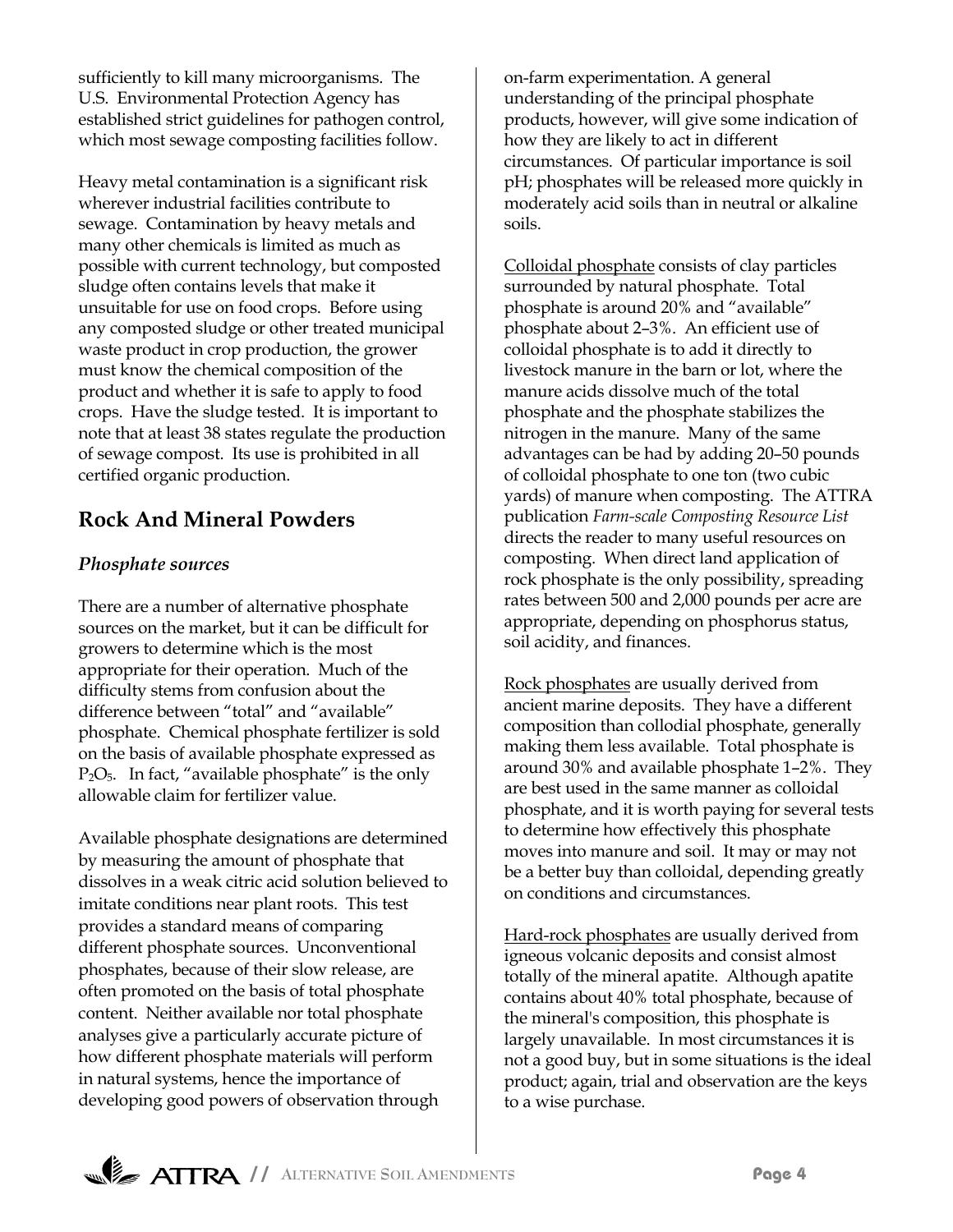Bone meal is so well known, especially in horticulture, that it can hardly be considered an alternative product. Typically it contains about 27% total phosphate, and nearly all of that is available. There is a great deal of confusion about the phosphate content of bone meal because much of it is sold as a feed additive. In the feed industry, phosphorus is expressed on the label as elemental phosphorus, while in the fertilizer industry it is expressed as phosphate. Phosphate gives a much bigger number (2.3 times as big) for the same actual phosphorus content. Twelve percent phosphorus is the same as 27% phosphate, and bone meal is sold under either of those (or similar) numbers; it's the same good, but expensive, product in either case.

A by-product of the smelting industry, basic slag may, if finely ground, be a source of phosphorus and minor elements. Use of basic slag in organic production is restricted.

#### *Potassium from rock and mineral powders*

Alternative potash (potassium) sources are similar to alternative phosphates in that there are a variety of sources, with differing availability and fertility value. As with phosphate, there is a difference between available potash and total potash; similarly, there is a difference between pure potassium and potash, with the potash number being 1.2 times higher than potassium for the same amount of nutrient.

Two sources of potash, potassium sulfate and potassium magnesium sulfate (langbeinite), are commonly enough used in conventional agriculture that they can hardly be considered alternative, save for the fact that both are regularly used in certified organic agriculture. There are two forms of potassium sulfate on the market. One is derived by reacting sulfuric acid with potassium chloride. It is a good fertilizer, but not acceptable in certified organic production. Natural potassium sulfate, from Great Salt Lake, is extracted by a differential evaporation process lasting three years. It can be used in organic farming. Langbeinite goes from mine to field with minimal processing.

Sulpomag<sup>®</sup> and K-Mag<sup>®</sup> are two brand names for langbeinite.

The salt content and solubility of potassiumbearing sulfates dictate well-considered use, but their high potash content (22% for langbeinite and 50% for potassium sulfate) does allow for good plant response from relatively modest application rates. Although soluble salts, these products are considerably less salty and less soluble than either kainite (a mixture of potassium sulfates and common salt) or muriate of potash, the most common conventional potassium fertilizer.

Granite dust is often sold as a "slowly available" potash source for organic production. Total potash contents in granite dust typically vary from 1 to 5%, depending on overall mineral composition of the rock, but granite is mostly feldspar, a mineral with low solubility. Therefore, little potash fertility is derived from this material.

Another source of slowly available potash, popular in alternative agriculture, is the clay-type mineral, glauconite, commonly sold as greensand. Total potash content of greensand is around 7%, all of which is deeply locked into the mineral and only slowly available. Greensand is also said to have desirable effects on soil structure. Its high price, however, limits its use solely to high-value horticultural applications.

Feldspar is one of the major potassium-bearing minerals of granite. Feldspar powder is fairly easily obtained through the ceramics trade. Unfortunately, most feldspar potash is as tightly bound within its mineral structure as is the potash in greensand. Unless particular circumstances provide a clear indication that feldspar is the most appropriate source of potash, it is proabably not cost-effective.

Certain micas, particularly biotite (black mica), contain several percent total potash, which, because of mica's physical structure (quite different than feldspar or glauconite), is relatively available in microbially active environments. If pure biotite can be obtained at a reasonable price, it may be cost-effective and useful.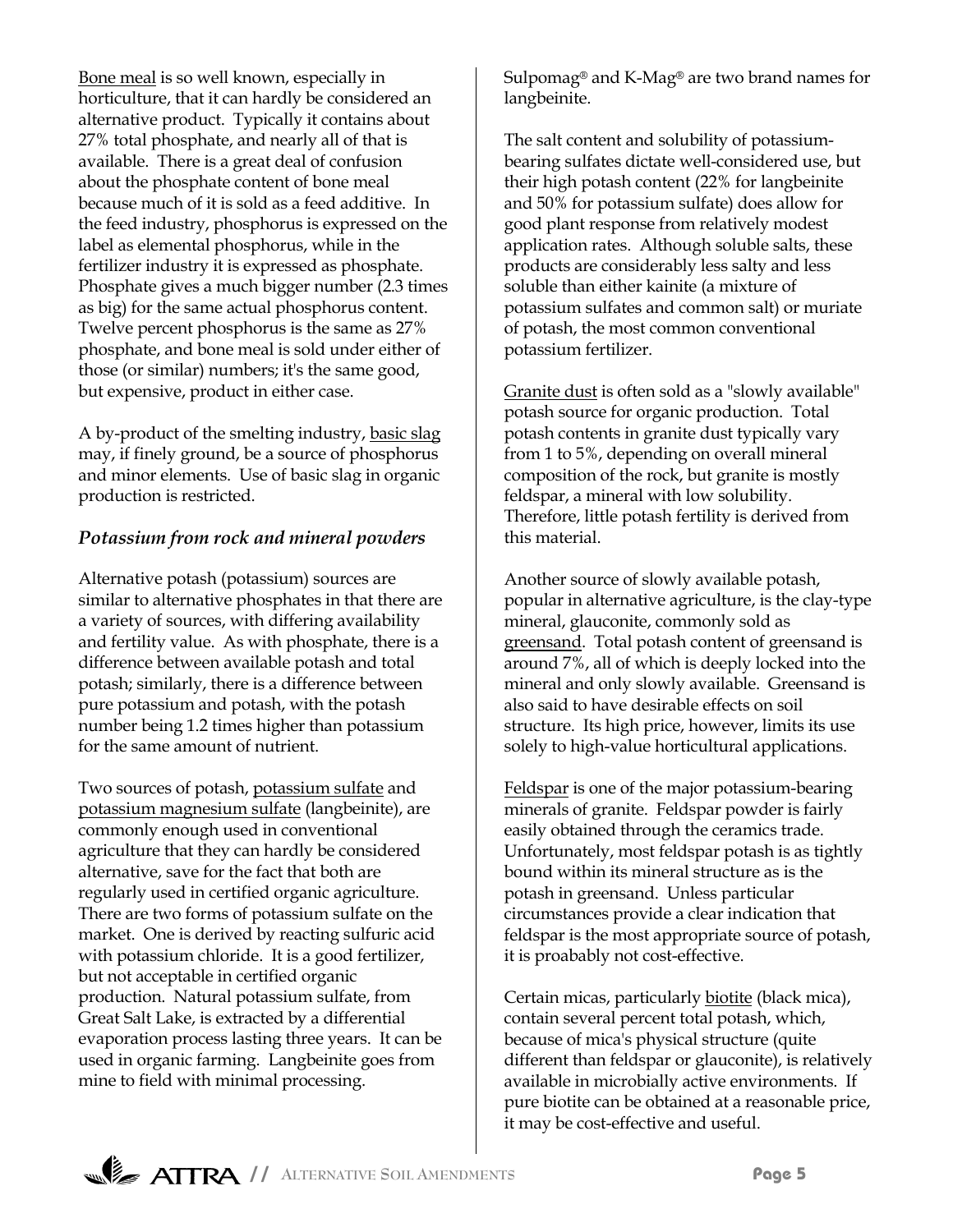A by-product of the cement industry, kiln dust can be an affordable limestone substitute and potash (about 6% soluble) source in areas where it is available. Some cement kilns are fired using assorted industrial wastes, sometimes including hazardous wastes. Dust from these kilns may itself be a hazardous product, and in several states is legally treated as such. Sources should be verified carefully, and state regulations checked. To date, the product is sold only in bulk. It is generally prohibited in certified organic production.

#### *Secondary and minor nutrients from rock powders*

A number of other rock dusts and powders are occasionally available in various parts of the country; sometimes the results from local trials are reported in national or international publications, but it is important to remember that what applies in one region may not be pertinent in another. Additionally, when dealing with natural materials like rock, there is very little product consistency from one batch to another; results from one trial may not be transferable to other situations.

Basalt dust, if available at a reasonable cost, can provide a wide range of trace minerals to agricultural systems over a period of several years; as with most rock powders, transportation costs are a major factor in determining costeffectiveness. Most of the rich volcanic soils of the world are derived from basalt, which gives some indication of basalt's agronomic value, and even when too expensive for land application, basalt dust can benefit farm systems when mixed with manure in the composting process.

Any rock, of course, can be ground into powder, if the price is right. Various people have proposed additions to the soil of assorted rock dusts, or even powdered gravel. One rationale for this is the paramagnetic property that some rock minerals add to the soil—a factor believed to be associated with high fertility. ATTRA has additional information on paramagnetism in soils for those interested.

#### *Zeolites*

Zeolites are mined alumino-silicate materials, containing only insignificant levels of plant nutrients. Their use in crop production stems primarily from high nutrient-exchange capacities, which allow them to absorb and release plant nutrients and moisture without any change in the nature of the zeolite. This action results from the mineral's porous-but-stable chemical structure.

Zeolites enhance the performance of fertilizers by making them resistant to leaching, immobilization, and gaseous losses. They are of particular use in reducing leaching in sandy soils. In one study, 4 to 8 tons of zeolite per acre was applied (1). Yield increases were reported for wheat (14%), eggplant (19-55%), carrots (63%), and apples  $(13-38%)$ . Zeolites are widely used in eastern European and Japanese agriculture, but their use in the U.S. at this time is very limited.

#### *Humates*

Humates are commercial products usually prepared from leonardite, an oxidized form of lignite coal and clay. Leonardite may contain up to 60% humic and fulvic acids, which mimic the "active" part of soil humus. Soil scientists use very broad definitions to describe soil organic matter components; "fulvic acids" and "humic acids" are terms lumping complex families of organic compounds together on the basis of how they can be most easily extracted from soil. For the most part, however, the organic acids extracted from leonardite bear little resemblance to the humic or fulvic acids in soils. Although extremely useful and cost-efficient in certain situations - as nutrient substrates in soilless greenhouse production for example–humates and similar products are less clearly helpful in many field situations.

The sheer volume of organic matter in even moderately rich soils suggests that agronomically affordable applications of humates may not produce significant improvements. The top six inches of soil weigh approximately 1,000 tons per acre; each percent of organic matter, therefore, weighs ten tons. Even assuming that the organic matter in humate products actually is similar to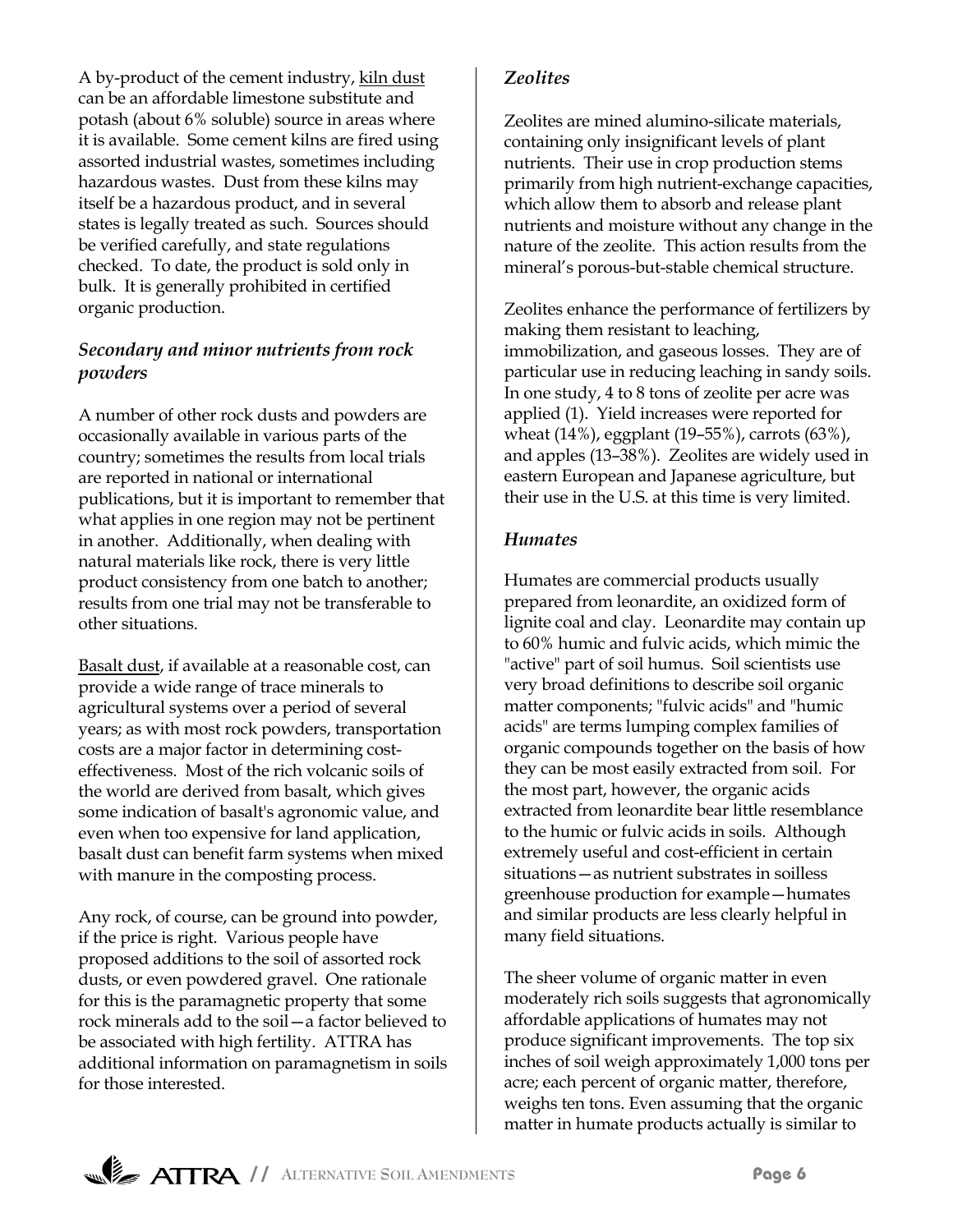that in soil, it requires two tons of humates per acre to increase soil organic matter by 0.1%.

Research by the Rodale Institute determined that:

commercial humates...are not products that can substitute for adequate mineral nutrients.... Humates do contain high percentages of humic acids and organic matter, but at their recommended, or economically feasible rates it is likely they may not significantly increase soil organic matter. Likewise, the humic acids in commercial humates may have the ability to...provide growth-stimulating effects, but in the soil they comprise only a minute fraction of the total soil humic acid content (2).

Additionally, the results indicated that humates containing unrefined leonardite can immobilize soil phosphorus under some conditions, creating a negative effect on plant performance.

The Rodale report also concluded that:

[while] humate products are based on sound principles and the potential for their beneficial action does exist...the economics and time involved to increase organic matter through commercial products, rather than through more traditional organic-matter-building programs, should be seriously considered  $(2).$ 

Despite such determinations, many farmers report significant benefits from the use of humates and related products. Where humates have shown the most promise is as natural soil amendments in areas with alkaline, low-organicmatter soils. Such soils are common across a wide range of agricultural production zones in the southern and western U.S. Leonardite and similar products are generally consistent with organic production practices, given that they are natural products with proven benefit in certain

situations. Some extracts, however, are not acceptable in certified organic production, depending on the extraction process used.

# **Seaweed Products**

Most seaweed fertilizers come from kelp that has been harvested, dried, and ground. Kelp meal is suitable for application directly to the soil, or for addition to the compost pile. It flows easily and is readily applied with most dry fertilizer applicators. It is easily mixed with other dry fertilizers and amendments.

Soil application rates for kelp meal commonly range from 150 to 250 lbs/acre for pastures, forages and small grains. Two hundred to 400 lbs/acre are advised for corn, horticultural crops, and gardens. Since it is expensive, kelp meal is most commonly used only on high-value crops.

Dried raw seaweed tends to contain about 1% nitrogen, a trace of phosphorus, and 2% potash, along with magnesium, sulfur, and numerous trace elements. Raw seaweeds are prepared by various methods and sold under a number of brand names.

More often, compounds from kelp and other seaweeds are extracted by various methods in order to concentrate both micronutrients and naturally occurring plant hormones into a soluble, easily transported form. Such kelp extracts are sometimes applied as a foliar spray by farmers seeking a natural source of micronutrients. For the most part, none of the micronutrient levels in kelp extracts is high enough to correct a deficiency, but as a "tonic" providing a broad array of micronutrients and other trace elements, seaweed extracts have won a measure of acceptance among organic farmers. Note that while most kelp products are allowed in certified production, a few have been supplemented with commercial forms of potash and other nutrients and are prohibited.

# **Microbial Inoculants**

Inoculants, which are dry or liquid preparations of one or more species of microorganism, fall into

three broad groups: 1) those that inoculate individual plants with symbiotic organisms (chiefly *Rhizobia* spp.), 2) those that inoculate the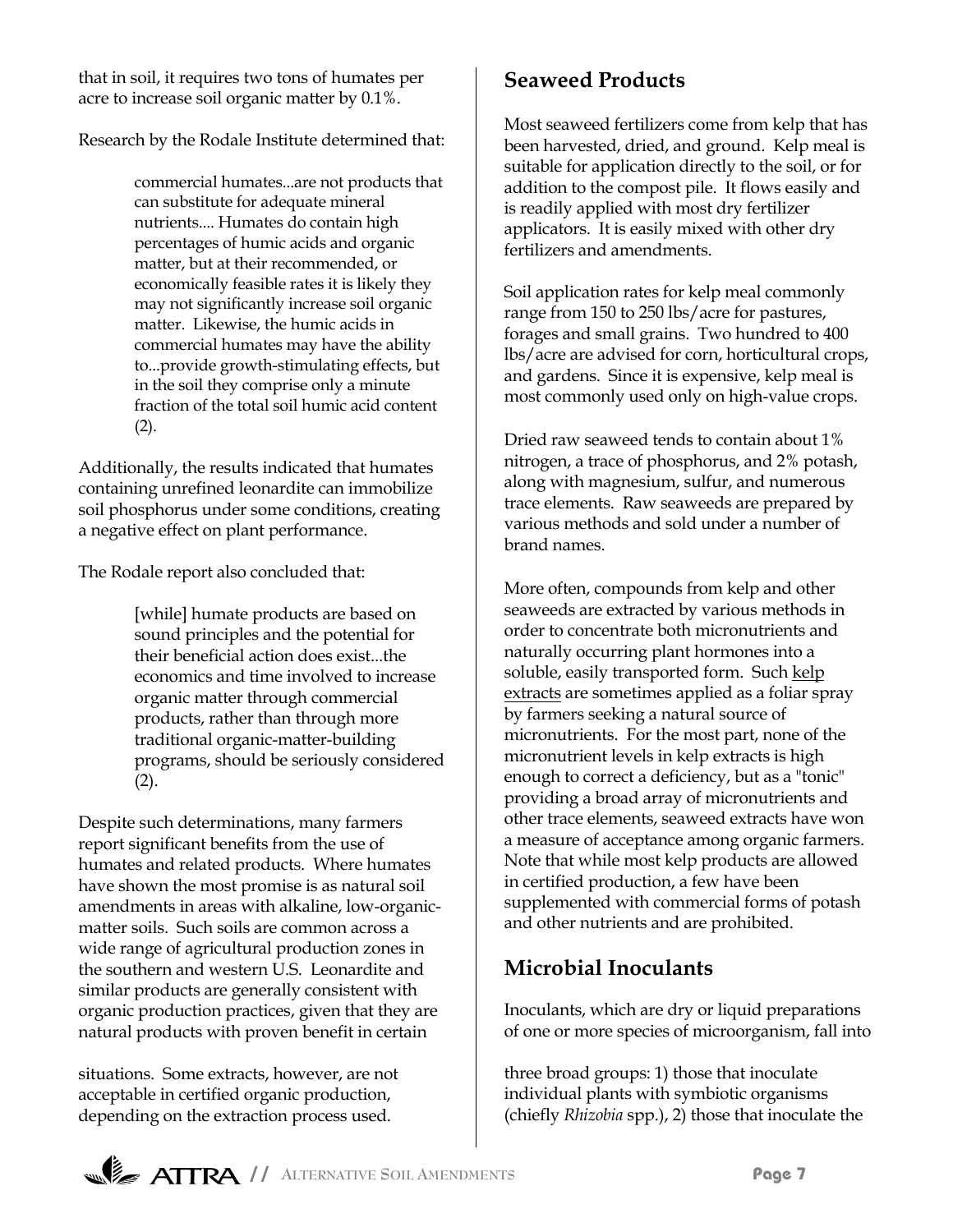soil with desirable organisms, and 3) those that are used as "cover crops" (algae).

#### *Rhizobia*

The most clearly beneficial microbial preparations for agricultural use are the different strains of *Rhizobia* used to inoculate legumes. Specific strains of these bacteria live in a mutually beneficial (symbiotic) relationship with specific species of legumes. The bacteria penetrate the plant roots, causing the formation of root nodules containing both plant tissue and bacteria. In very simple terms, the plant supplies the physical environment and certain nutrients to the bacteria; the bacteria "fix" nitrogen from the air into compounds that then become available to the plant. Typical nitrogen fixation rates vary from 50 lbs/acre to over 300 lbs/acre, depending on climate, species, and soil conditions. On most farms these rates make it possible to harvest good crops without purchasing additional nitrogen.

## *Mycorrhizae*

The mycorrhizae (my-cor-ry-'zee) group of fungi live either on or in plant roots and act to extend the reach of root hairs into the soil. Mycorrhizae increase the plant's uptake of water and nutrients, especially in less fertile soils. The superfine, root-like structures of these fungi are more extensive and more effective than plant root hairs at absorbing phosphorus, and other nutrients as well. Phosphorus moves slowly in soils but the fungi can absorb it much faster than the plant alone can. This enhanced root feeding makes it possible to reduce fertilizer rates for plants having a healthy colony of mychorrhizae. Some plants including citrus, grapes, avocados, and bananas, are dependent on mycorrhiza fungi. Others that benefit from having them are artichokes, melons, tomatoes, peppers, and squash.

Roots colonized by mycorrhizae are less likely to be penetrated by root-feeding nematodes since the pest cannot pierce the thick fungal network.

Mycorrhizae also produce hormones and antibiotics, which enhance root growth and provide disease suppression. The fungi benefit from plant association by taking nutrients and carbohydrates from the plant roots they live in.

In soils where mychorrhizae have been killed off, an inoculation may be beneficial. In healthy soils where they already exist there will be little or no benefit to adding more. There are dozens of mychorrizae species in nature. Additionally, the species found on plant roots may change as the plant matures. If those that are available are of the correct species, and are handled properly at all stages, they offer interesting potential benefits to farmers in well-managed systems. Generally it is preferred to inoculate with several species rather than a single one. For information on rhizobial and mycorrhizal inoculation for disease suppression, request the ATTRA publication *Sustainable Management of Soil-borne Plant Diseases*.

## *Free-living soil organisms*

A great many of the products in this category are designed to be sprayed on the soil surface or on crop residues in order to inoculate the topsoil with desirable microorganisms. Manufacturers of these products make numerous and varying claims about their beneficial effects, which fall into three broad categories:

- The microbes will fix enough nitrogen from the air to allow the farmer to eliminate much or all fertilizer.
- The product improves soil organic matter and "releases" soil nutrients to the crop.
- The product produces better yields, especially during times of drought.

Many microbial products do indeed contain freeliving (as opposed to symbiotic) microbes that are known to fix nitrogen in certain circumstances. Those species, however, work best in wet, oxygen-poor conditions that most farmers and their crops would prefer to avoid. Rice paddies are a notable exception. In the vast majority of cropping situations other than rice production, the amount of nitrogen fixed by such free-living

microbes is not generally considered economically significant (3). In other words, the value of any fixed nitrogen may be less than the cost of the product. Far greater nitrogen fixation,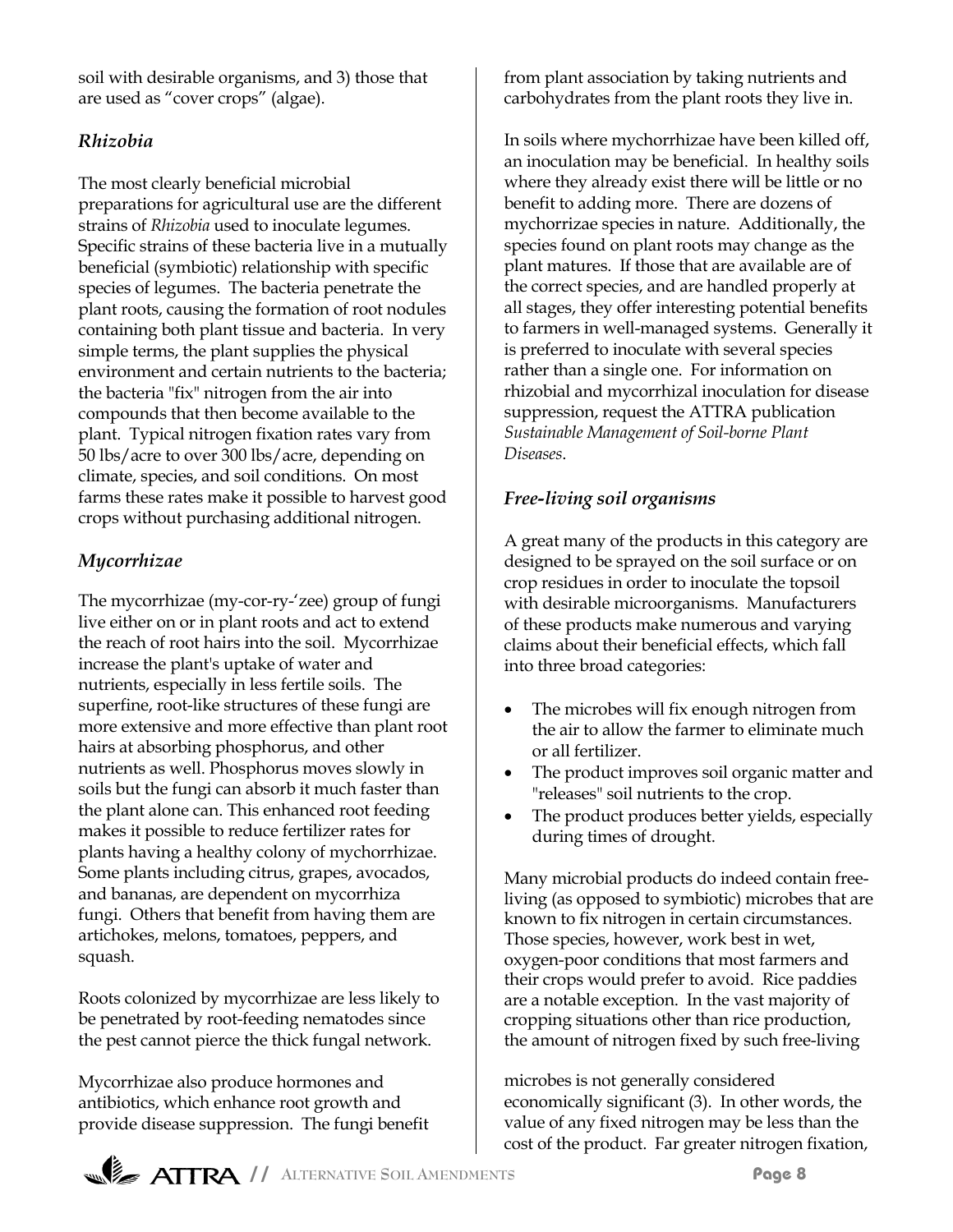for example, can be obtained via symbiotic *Rhizobia* on a legume sod or cover crop, for much lower cost.

Soil microbes, like all living things, will thrive only in the presence of their preferred environmental conditions - moisture, oxygen, temperature, pH, food, and shelter. When conditions are not within favorable ranges, the microbes cease reproduction or die. Natural microbial populations will be abundant if soil conditions are right. Adding a microbial amendment in such circumstances may not be cost-efficient, because the naturally occurring individuals will typically outnumber the same species supplied in a product by 10,000 to 1, or more (4).

If soil conditions are *not* right, inoculant organisms will reproduce just as slowly as their naturally occurring colleagues, which is to say, not at all. The consensus among agronomists appears to be that these products perform best when the soil is at or near optimum conditions to begin with.

## *Algal mats*

Another group of inoculants, sold as "cover crops," are commercial preparations of soil-inhabiting algae advertised as providing many benefits, including reduced soil crusting, improved soil structure, increased soil organic matter, improved drainage, and better moisture retention. A solution of the algae mixed with water is sprayed on the soil surface. In theory it then establishes itself to form a continuous mat over the soil surface. If natural algae populations have not been observed to populate a particular soil already, management practices will have to be adjusted to get successful growth of an algal cover crop.

Algae are susceptible to the vast majority of herbicides in use today and would therefore be essentially incompatible in a conventional row

crop system. Mat establishment could only occur in the absence of soil disturbance. Therefore, application would need to be made only after a final cultivation. Lastly, a continuously moist

surface is necessary. On most soils this would require irrigation.

Where weed management is a concern, a traditional cover crop will be more effective than algae. The algal mat is very thin and will not suppress weeds adequately. The constant surface moisture required by the algae tends to encourage weed seeds to sprout. It can also encourage disease problems in the crop.

## *Enzyme-Based Amendments*

Enzymes are involved in a number of soil reactions, particularly as catalysts in the microbial breakdown of organic matter, but very little research has been done on the effects of adding enzyme products to the soil. Nevertheless, commercial enzyme treatments for soils are often advertised as having a large number of beneficial effects, including improved soil structure, nutrient "activation," greater nutrient availability, "detoxification" of the soil, better drainage, better water retention, and greater microbial activity.

In nature, the microorganisms that process soil organic matter produce the enzymes they need to do the job. Those enzymes, being proteins, are themselves broken down by microbial action (5). Enzymes added to the soil would probably suffer a similar fate in short order.

As with free-living soil organism products, the circumstances where enzyme products are likely to perform the best are in soils, that are already well-balanced and in good condition.

Vitamin products are also sold as soil treatments on occasion, but more often as sprays for the plants themselves. Plants might absorb some of the vitamin through leaves or roots, but much of the applied vitamin is broken down into simple components before being absorbed by the plant (6, 7). Generally, plants in favorable environments synthesize all the vitamins they

need from the resources at hand. The most likely benefit of applying a vitamin product would be as a "quick fix" measure for plants grown under poor conditions, provided it is possible to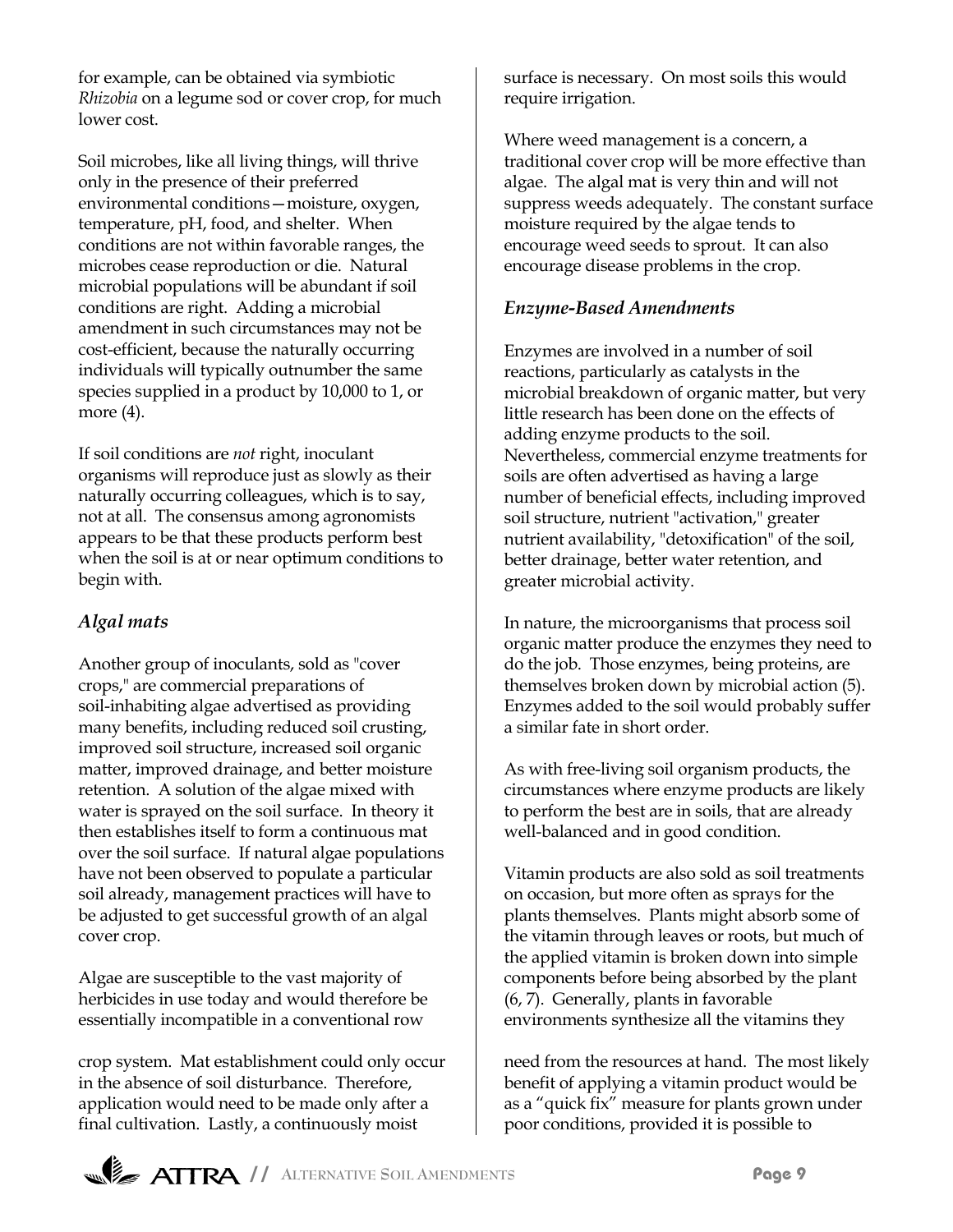determine just which vitamins happen to be deficient.

# **Soil Conditioners**

Wetting agents and surfactants break the natural surface tension of water, overcoming its tendency to form droplets, and allowing it to penetrate a variety of materials. Common clothes-washing solutions, shampoos, and detergents rely on wetting agents or surfactants to function effectively. Similar compounds are also sold as soil conditioners and are heavily promoted as improving water penetration, drainage, and soil structure. They are also advertised as aids in controlling erosion and reducing compaction or hardpans as a result of increased water penetration of the soil.

In general, wetting agents are effective where a soil's water-repellency is caused by turf or grassland cover, by ash from the burning of organic matter, or by single-grain soil structure (soil particles all of one size and not aggregated, as occurs in some sands). Conditions in which wetting agents have little or no effect include poor drainage due to hardpans, compaction from tillage or traffic, and "tight" or fine-textured soils that have very small pores (such as some clays). In other words, wetting agents are likely to have some effect where water infiltrates a soil slowly because the soil surface repels water, but not where water penetrates slowly because there are no large pore spaces (8). Most soils with good structure have good infiltration rates. Soil structure can be maintained and improved by a good rotation, regular additions of organic matter, and normal conservation practices. Beneficial effects should not be expected on soils that are already wetable.

Commercial wetting agents can be quite expensive, especially when used to treat large areas, and any results may not justify the cost of the product. Some farmers attempt to economize by applying something like dishwashing soap or

shampoo instead of commercial wetting agents, but caution is advised since other ingredients in household products may be detrimental to plant growth or may cause a breakdown of soil

structure. Note, too, that many wetting agents are not acceptable in certified organic production.

# **Evaluate Products Carefully**

Some non-traditional soil treatments are based on sound biological or scientific principles. Unfortunately, a number of studies cited in the *Compendium* (9, 10) and in the Rodale report *Novel Soil Amendments* (2) show that using many of the non-traditional products mentioned here results in *negative net income* for the farmer. The supposed beneficial effects of the products tested in these studies do not increase yields sufficiently to offset the cost of applying the product. In many studies, the product tested had no measurable effect on either the crop or the soil.

Advertisements for these products often cite studies which the sellers claim prove the effectiveness of their products. Those results, however, are usually taken out of context, obscuring the fact that the claimed yield increase is due not to the tested product, but to normal random fluctuations in yield caused by environmental conditions within the study. In other words, the product doesn't really do what the vendors claim it does. Though governments do require companies to guarantee analyses and to back up sales claims for conventional fertilizers, alternative products are, for the most part, unregulated and uncontrolled.

At the same time, prejudice against alternative products and practices has often resulted in testing that has been less than honest, and some off-the-cuff rejections by researchers and Extension. As a result, farmers benefit the most by evaluations done within the context of their own farm operations. On-farm research trials take some effort but are not difficult to perform. Contact ATTRA for a copy of the Sustainable Agriculture Network's publication entitled *How to Conduct Research on Your Farm or Ranch.*

#### **References**

1) Mumptom, Fredrick A. 1985. Using zeolites in agriculture. p. 125-158 In: Innovative

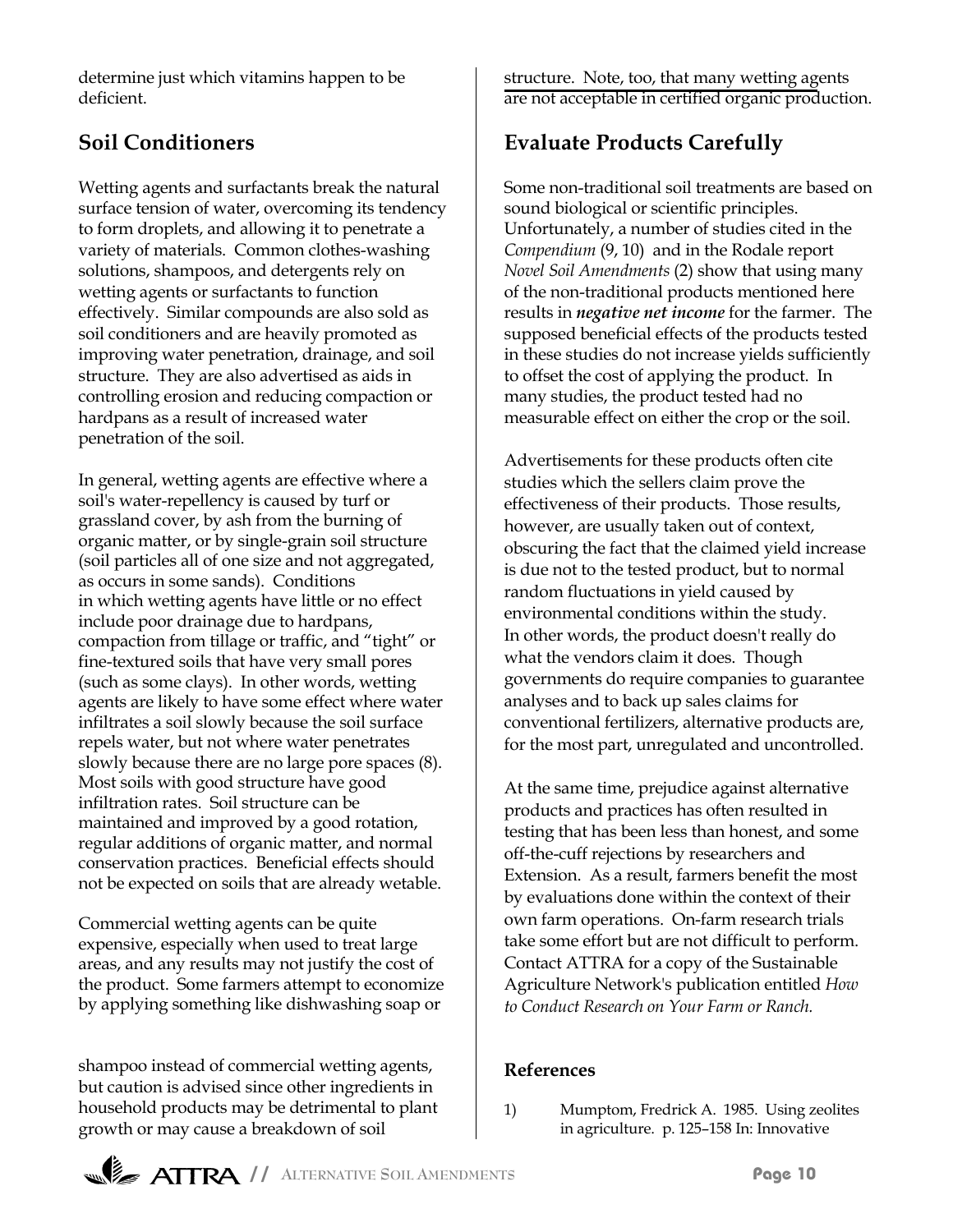Biological Technologies for Lesser Developed Countries. Congress of the United States, Office of Technology Assessment. Washington D.C. 246 p.

- 2) McAllister, J. 1987. A Practical Guide to Novel Soil Amendments. Rodale Press, Emmaus, Pennsylvania. 124 p.
- 3) Huang, P. M. and M. Schnitzer, (eds.) . 1986. Interactions of Soil Minerals with Natural Organics and Microbes, Special Publication 17. Soil Science Society of America, Madison, Wisconsin. 606 p.
- 4) David Patriquin Department of Biology, Dalhousie Univ. Halifax, Nova Scotia
- 5) Stevenson, F. J., (ed.) . 1982. Nitrogen in Agricultural Soils. American Society of Agronomy. Madison, Wisconsin. 940 p.
- 6) Vitosh, M. L. 1984. Biological Inoculants and Activators: Their Value to Agriculture. North Central Regional Extension Publication. 168. 4 p.
- 7) Allison, F.E. 1973. Soil Organic Matter and its Role in Crop Production. Elsevier Scientific Publishing Co., New York, 639 p.
- 8) Sunderman, H. D. 1983. Soil Wetting Agents: Their Use in Crop Production. North Central Regional Extension Publication 190, 4 p.
- 9) NRC-103 Committee. 1986. Compendium of Research Reports on Use of Non-Traditional Materials for Crop Production, Cooperative Extension Service, Iowa State University, Ames. Varied pagination.
- 10) Ibid. Supplement 1.

#### **By Bart Hall, July 1998 Revised by Preston Sullivan, April, 2001 NCAT Agriculture Specialists**

**The electronic version of Alternative Soil Amendments is located at: http://www.attra.org/attra-pub/altsoil.html**

The ATTRA Project is operated by the National Center for Appropriate Technology under a grant from the Rural Business-Cooperative Service, U.S. Department of Agriculture. These organizations do not recommend or endorse products, companies, or individuals. ATTRA is located in the Ozark Mountains at the University of Arkansas in Fayetteville at P.O. Box 3657, Fayetteville, AR 72702. ATTRA staff members prefer to receive requests for information about sustainable agriculture via the toll-free number 800-346-9140.